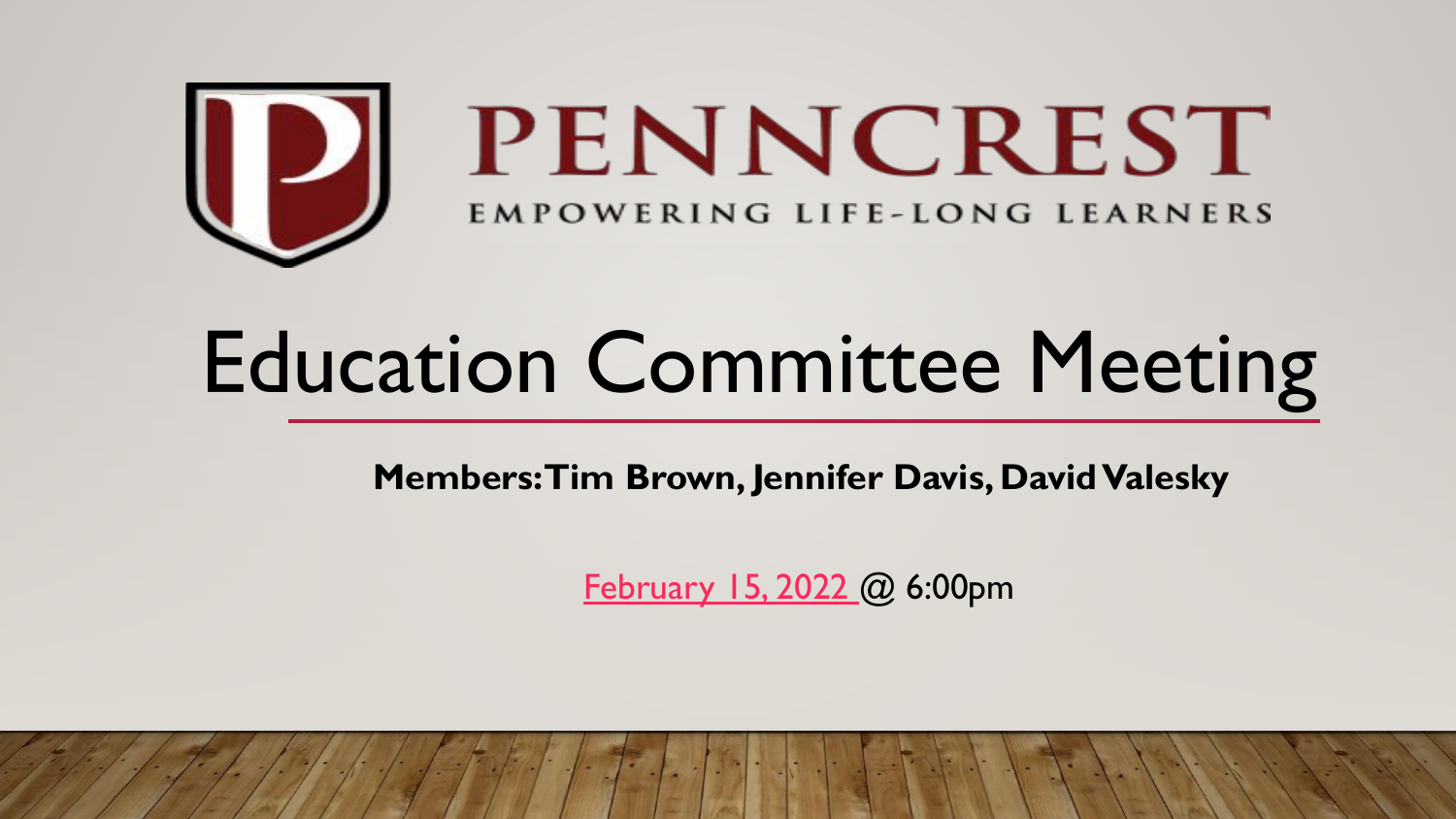## **Curriculum Instruction & Assessment Update Covid Learning Loss Planned Responses**

- *• Review of Data points*
- *• Prioritized Concerns*
- *• Initial Plan of Action(s)*
- *• Resources*

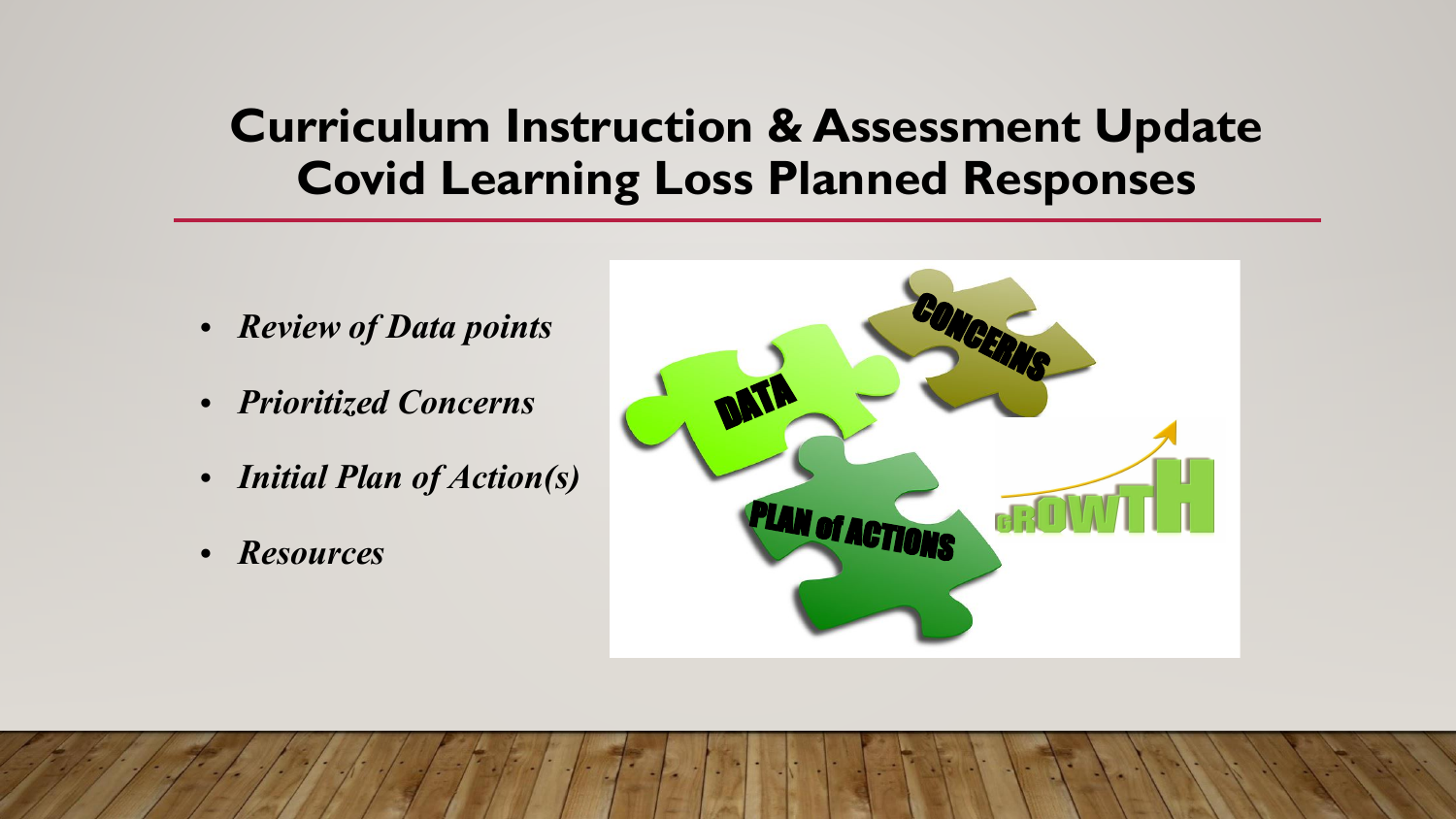#### *Review of Data points***:**



Interpreting Results on the School Year 2020-2021 PSSAs and Keystone Exams This letter provides guidance for interpreting, using, and communicating results from the 2020-21 administration of Federally required statewide assessments, including the 2020-2021 PSSA. While the assessments did not change, the timing of the assessments and student participation rates, in combination with contextual factors related to the Covid-19 pandemic, necessitate caution in the interpretation and use of results. Specifically, potential differences in students' engagement, access to the internet, instructional setting, and degree of exposure to the grade level content standards may have influenced student learning and impacted individual and aggregate (e.g., school, LEA, state) performance on the assessment in significant ways. The Pennsylvania Department of Education (PDE) extended the 2020-2021 PSSA and Keystone testing windows through fall 2021, and will report LEA-level results in two rounds. The first round of reporting will include student-level results for all test books received by June 15 (PSSA) and July 15 (Keystone Exams); this information will be provided in a preliminary version of the district-level data file. The second round of reporting will include Individual Student Reports (ISRs) for all students who participated prior to the end of the testing window. It is expected that these reports will be available in February 2022. The state is not producing aggregate score reports for the 2021 summative assessments.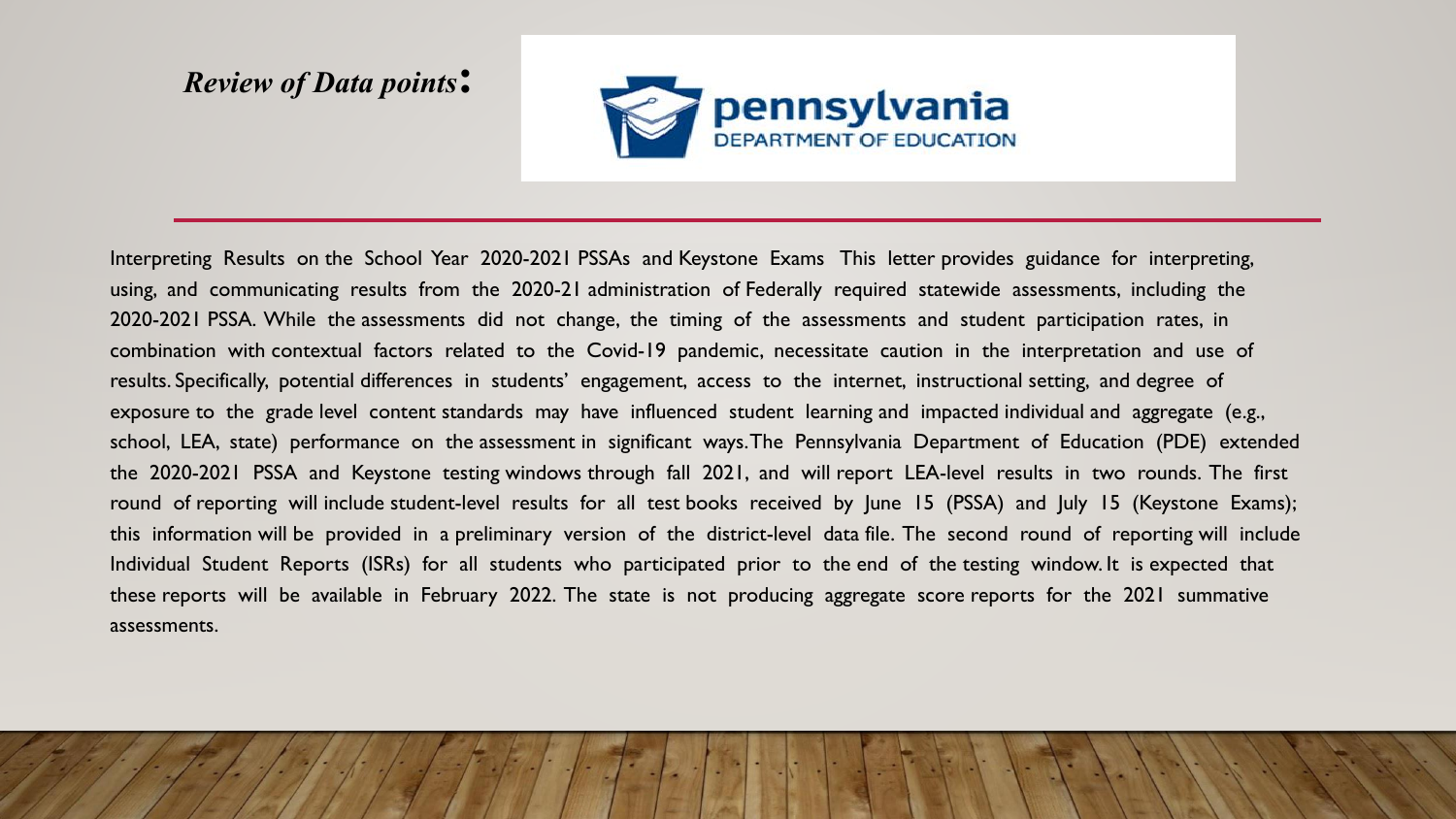#### *Review of Data points*:



The sections below outline three broad recommendations for LEAs to consider when analyzing and communicating student, school, or LEA-level assessment data.

**1. Focus on Describing and Contextualizing Performance.** Participation in the 2021 assessments was

adversely impacted by the pandemic and other crises, with certain impacts varying significantly by community, student group, and school type.

- **2. Use Results and Other Evidence to Inform Plans** for the 2021-2022 School Year.
- **3. Avoid Data Comparisons and Attributions.** Due to the range of factors influencing students' learning and participation in 2020-2021, interpretations of performance based on the comparison of results should be avoided. Do not rank or compare the 2020-2021 performance of individuals or schools.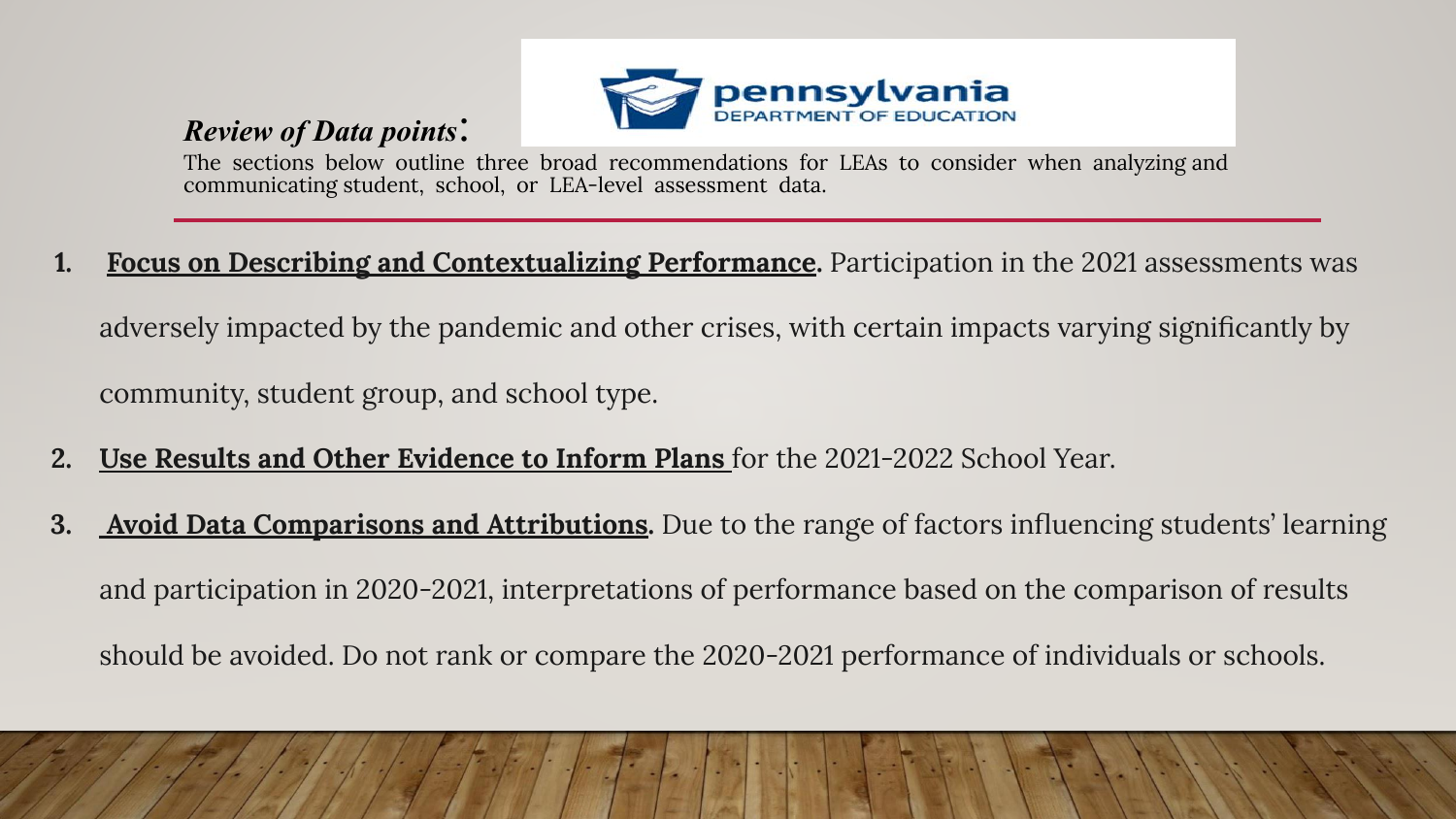#### *Review of Data points***: Keystone Exams Spring 2021**

**ALGEBRA 1 (218) 31.7 %**

**BIOLOGY (233) 53.2 %**

**LITERATURE (198) 54.6 %**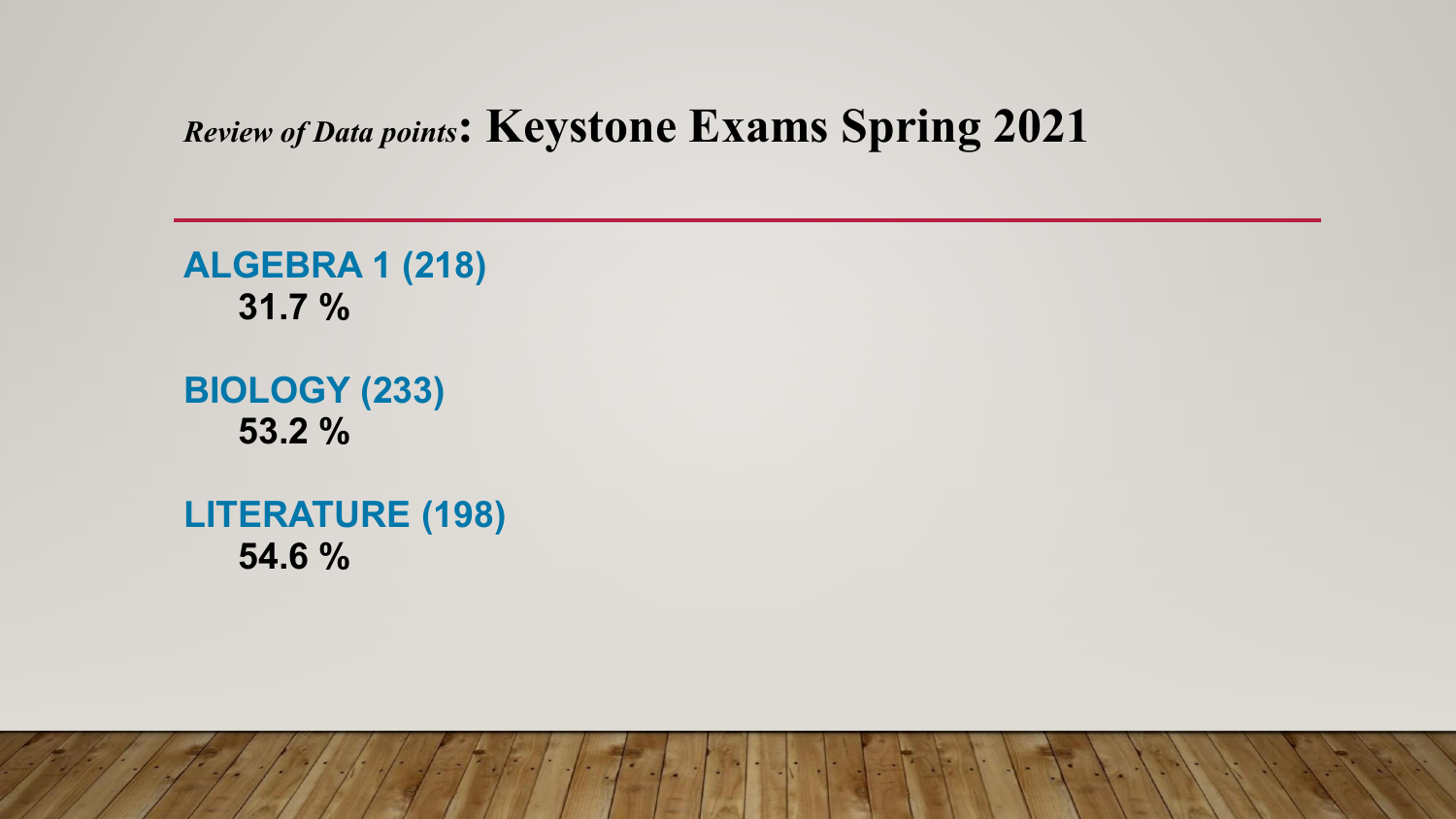# *Review of Data Points***: PSSA ENGLISH LANGUAGE ARTS**

|       |      | <b>ELA</b>         |             |  |  |  |
|-------|------|--------------------|-------------|--|--|--|
|       |      | Number Tested/     | % At/Above  |  |  |  |
| Grade | Year | current enrollment | Proficiency |  |  |  |
| 3     | 2021 | 179/201 (89%)      | 54.2        |  |  |  |
| 4     | 2021 | 171/197 (87%)      | 55.6        |  |  |  |
| 5     | 2021 | 178/211 (84%)      | 48.3        |  |  |  |
| 6     | 2021 | 170/198 (86%)      | 59.4        |  |  |  |
| 7     | 2021 | 199/233 (85%)      | 44.7        |  |  |  |
| 8     | 2021 | 196/231 (85%)      | 45.4        |  |  |  |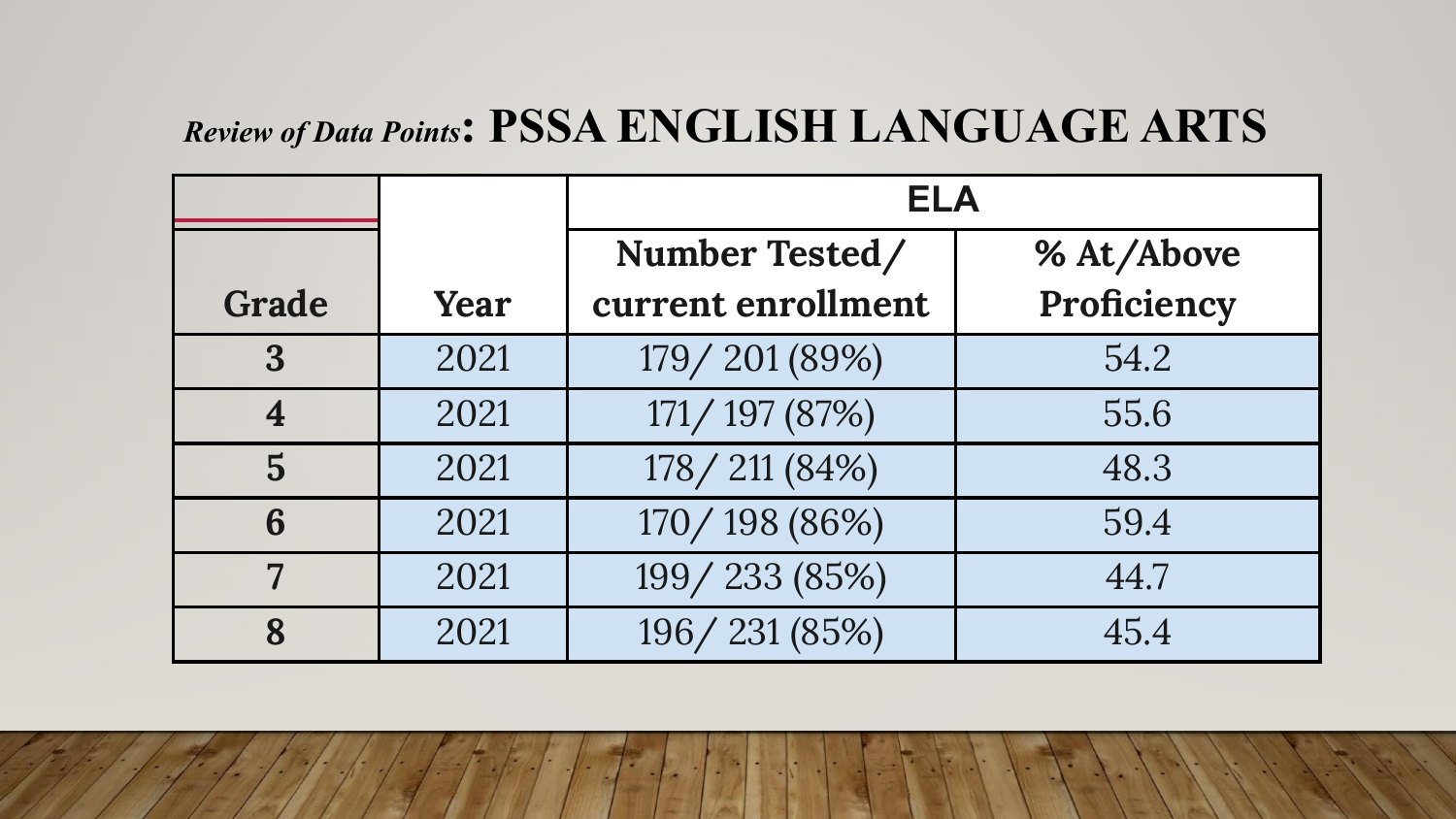#### *Review of Data Points***: STAR READING**

|                |               |           |              | Proficien |                 |              |
|----------------|---------------|-----------|--------------|-----------|-----------------|--------------|
| Grade          | <b>Tested</b> | Bel. Bas. | <b>Basic</b> | t         | <b>Advanced</b> | <b>Total</b> |
|                | 97% Early     |           |              |           |                 |              |
| K              | Lit.          |           |              |           |                 | 55%          |
| 1              | 87%           | 11%       | 30%          | 31%       | 29%             | 60%          |
| $\overline{2}$ | 98%           | 28%       | 22%          | 30%       | 20%             | 50%          |
| 3              | 96%           | 15%       | 30%          | 38%       | 16%             | 54%          |
| 4              | 98%           | 17%       | 18%          | 39%       | 26%             | 65%          |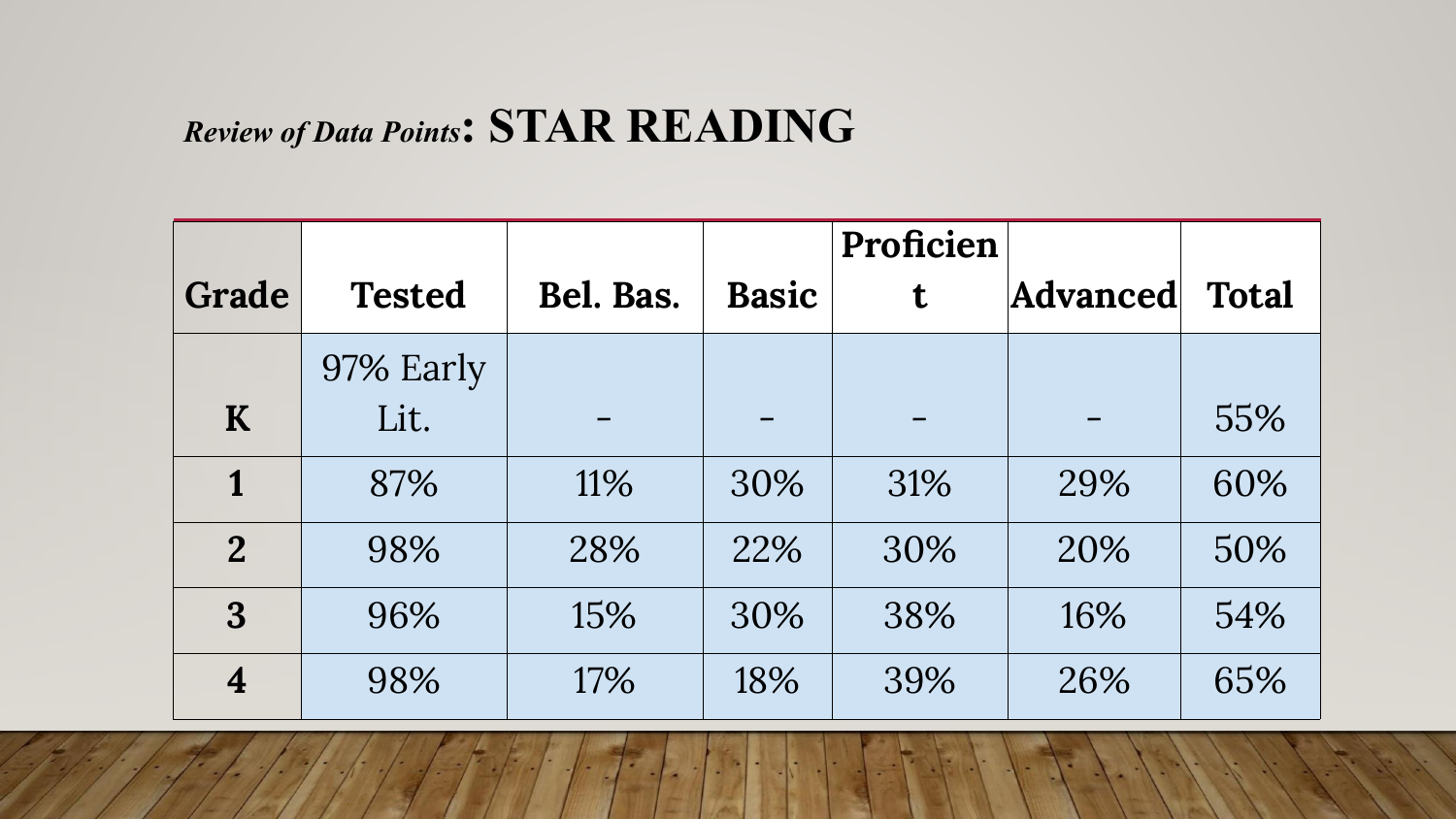#### *Review of Data Points***: STAR READING**

| Grade          | <b>Tested %</b> | Bel. Bas. | <b>Basic</b> | Proficien<br>t | <b>Advanced</b> | <b>Total</b> |
|----------------|-----------------|-----------|--------------|----------------|-----------------|--------------|
| $\overline{5}$ | 97%             | 16%       | 23%          | 47%            | 13%             | 60%          |
| 6              | 98%             | 19%       | 29%          | 35%            | 17%             | 52%          |
| 7              | 98%             | 10%       | 46%          | 34%            | 11%             | 43%          |
| 8              | 93%             | 23%       | 31%          | 41%            | 6%              | 47%          |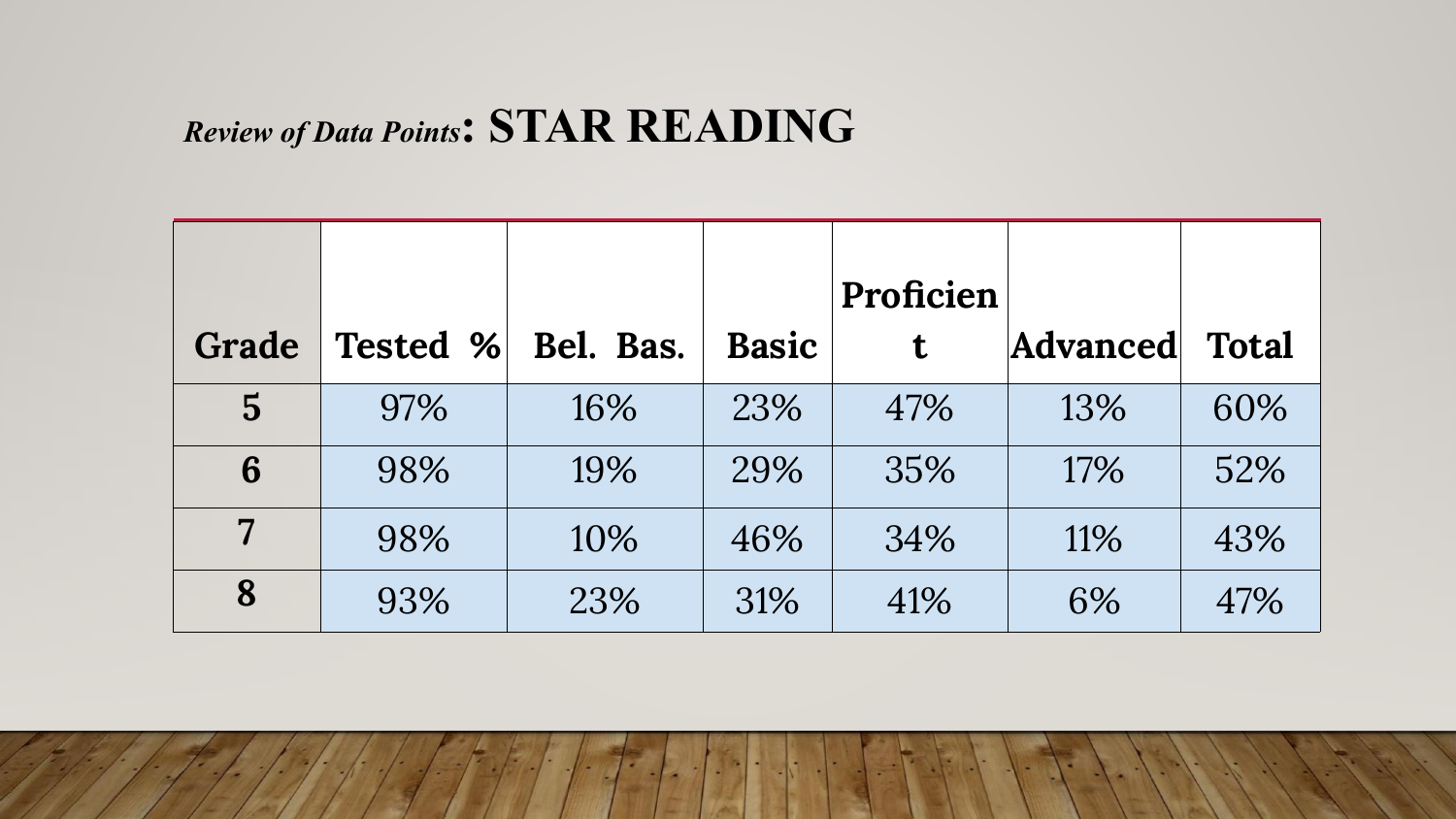#### *Review of Data points***: PSSA MATHEMATICS**

|       |      | <b>Mathematics</b> |             |  |  |  |
|-------|------|--------------------|-------------|--|--|--|
|       |      | Number Tested/     | % At/Above  |  |  |  |
| Grade | Year | current enrollment | Proficiency |  |  |  |
| 3     | 2021 | 178/201 (89%)      | 46.1        |  |  |  |
| 4     | 2021 | 170/197 (86%)      | 26.5        |  |  |  |
| 5     | 2021 | 177/211 (84%)      | 26          |  |  |  |
| 6     | 2021 | 169/198 (85%)      | 23.7        |  |  |  |
| 7     | 2021 | 199/233 (85%)      | 22.6        |  |  |  |
| 8     | 2021 | 198/231 (86%)      | 20.7        |  |  |  |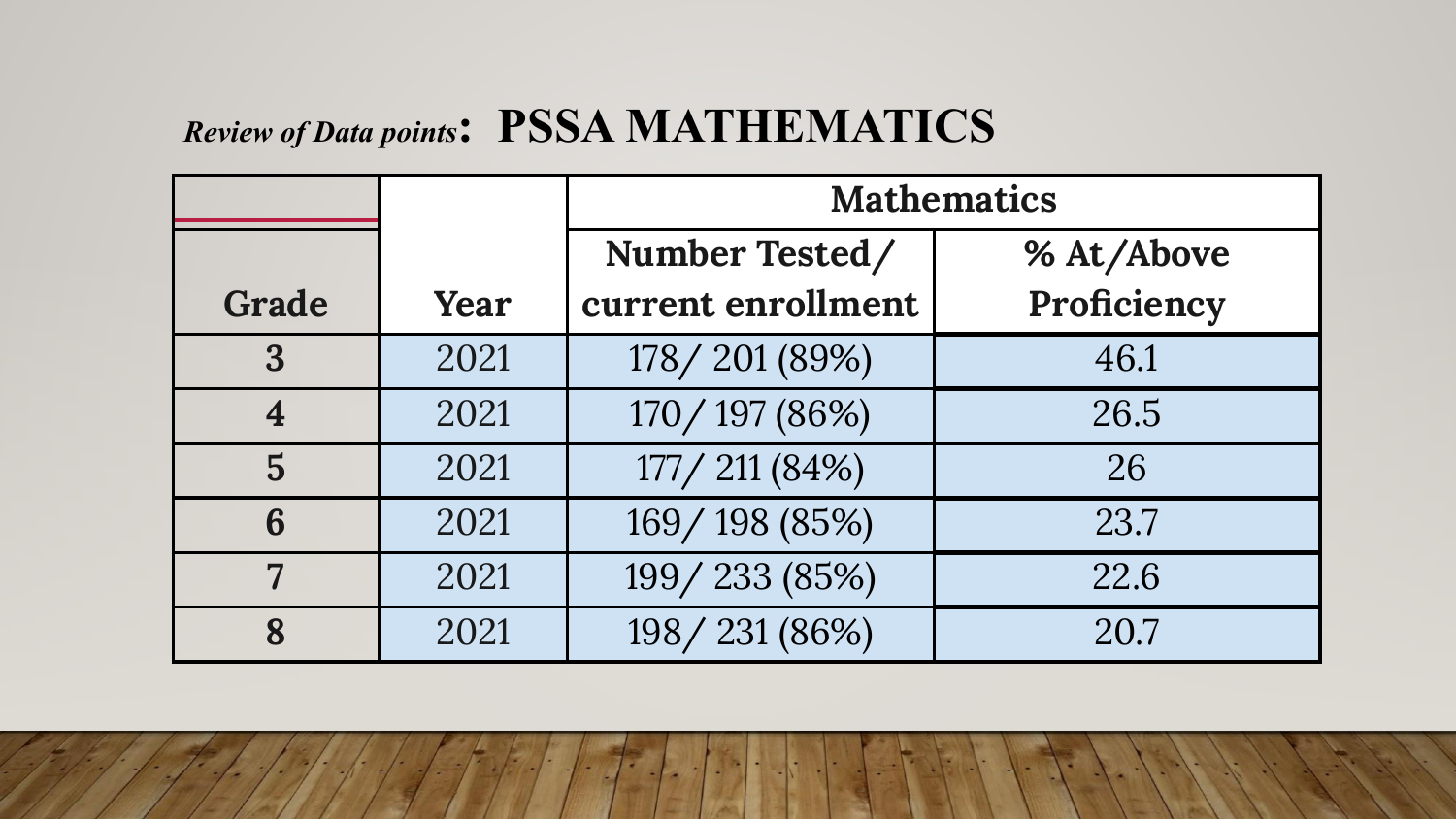# *Review of Data points***: STAR MATHEMATICS**

| <b>GRADE</b>    | <b>Tested</b> | Bel. Bas. | <b>Basic</b> | Prof. | Adv. | <b>Total</b> |
|-----------------|---------------|-----------|--------------|-------|------|--------------|
| K               | N/A           | N/A       | N/A          | N/A   | N/A  | N/A          |
| 1               | 95%           | 9%        | 22%          | 36%   | 33%  | 69%          |
| $\overline{2}$  | 99%           | 28%       | 29%          | 23%   | 21%  | 44%          |
| $3\overline{3}$ | 98%           | 27%       | 25%          | 25%   | 23%  | 48%          |
| $\overline{4}$  | 98%           | 25%       | 29%          | 24%   | 21%  | 45%          |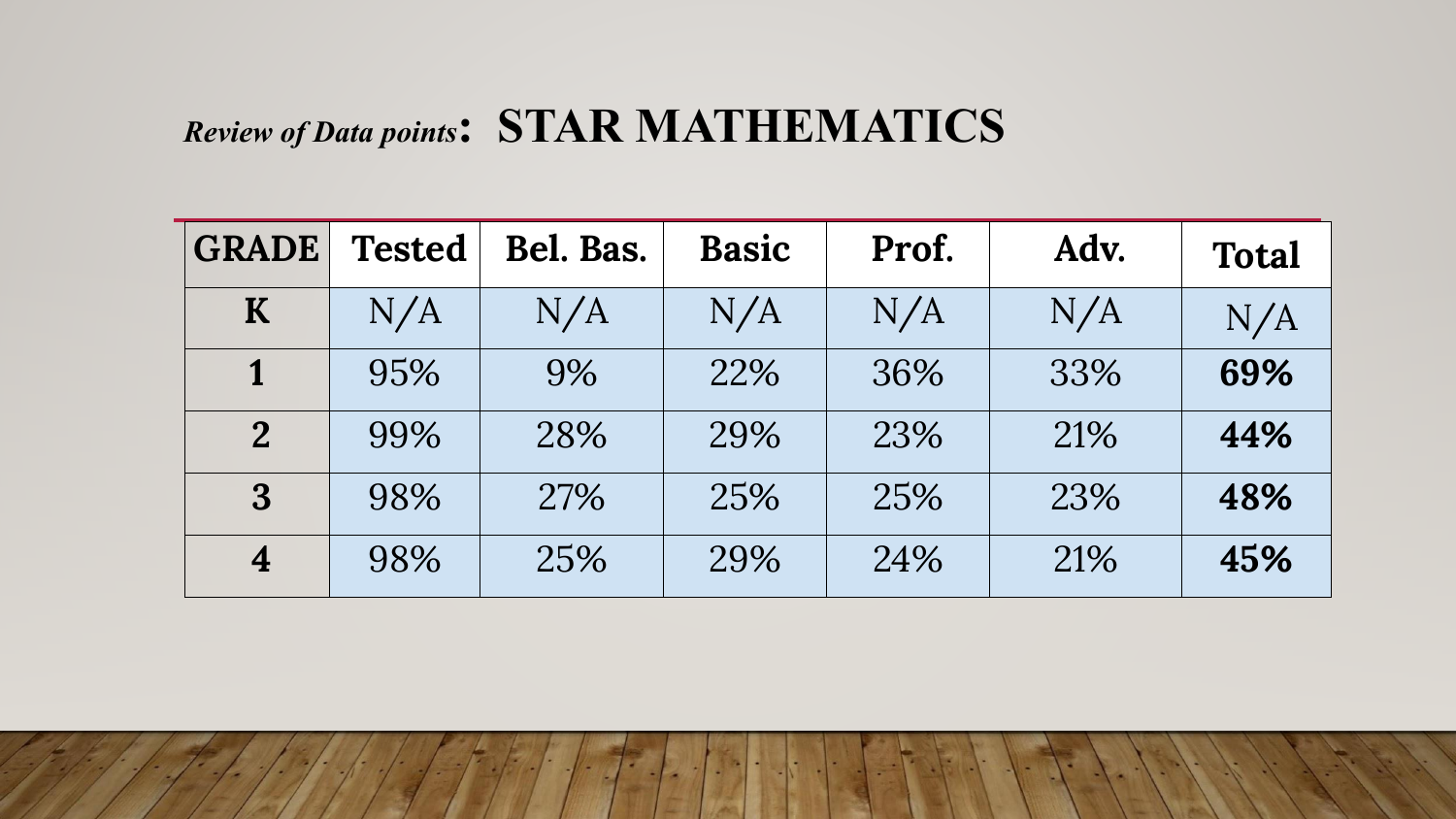# *Review of Data points***: STAR MATHEMATICS**

| <b>GRADE</b>   | <b>Tested</b> | Bel. Bas. | <b>Basic</b> | Prof. | Adv. | <b>Total</b> |
|----------------|---------------|-----------|--------------|-------|------|--------------|
| $\overline{5}$ | 97%           | 32%       | 41%          | 16%   | 11%  | 27%          |
| 6              | 98%           | 37%       | 36%          | 20%   | 7%   | 27%          |
| $\overline{7}$ | 96%           | 36%       | 34%          | 24%   | 6%   | 30%          |
| 8              | 64%           | 68%       | 28%          | 3%    | 1%   | 4%           |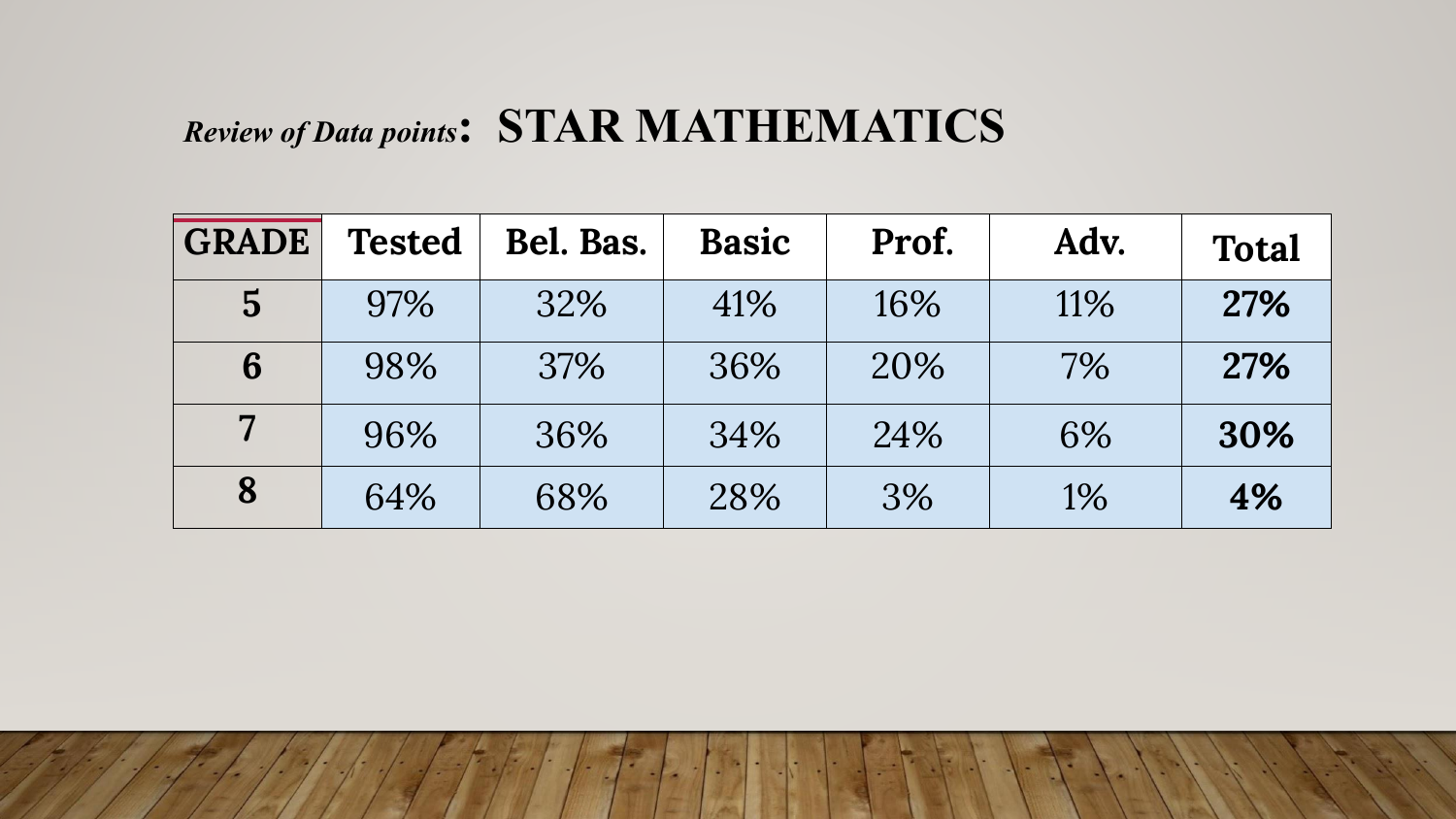#### *Review of Data points***: 2021 PA Youth Survey**

- ➔ "During the past 12 months, did you ever feel so sad or hopeless almost every day for two weeks or more in a row that you stopped doing some usual activities?"
	- ◆ (YES) 6th grade 24%; 8th grade 29%; 10th grade 34%; 12th grade 28%
- ➔ "During the past 12 months, did you ever seriously consider attempting suicide?" ◆ (YES) 6th grade 11%; 8th grade 17%; 10th grade 25%; 12th grade 17%
- $\rightarrow$  "During the past 12 months, did you make a plan about how you would attempt suicide?"
	- ◆ (YES) 6th grade 10%; 8th grade 14%; 10th grade 20%; 12th grade 14%
- $\rightarrow$  "I feel safe at my school."
	- $\blacklozenge$  (NO) 6th grade 11%; 8th grade 23%; 10th grade 31%; 12th grade 22%
- ➔ "My teachers praise me when I work hard in school."
	- $\blacklozenge$  (NO) 6th grade 34%; 8th grade 45%; 10th grade 51%; 12th grade 44%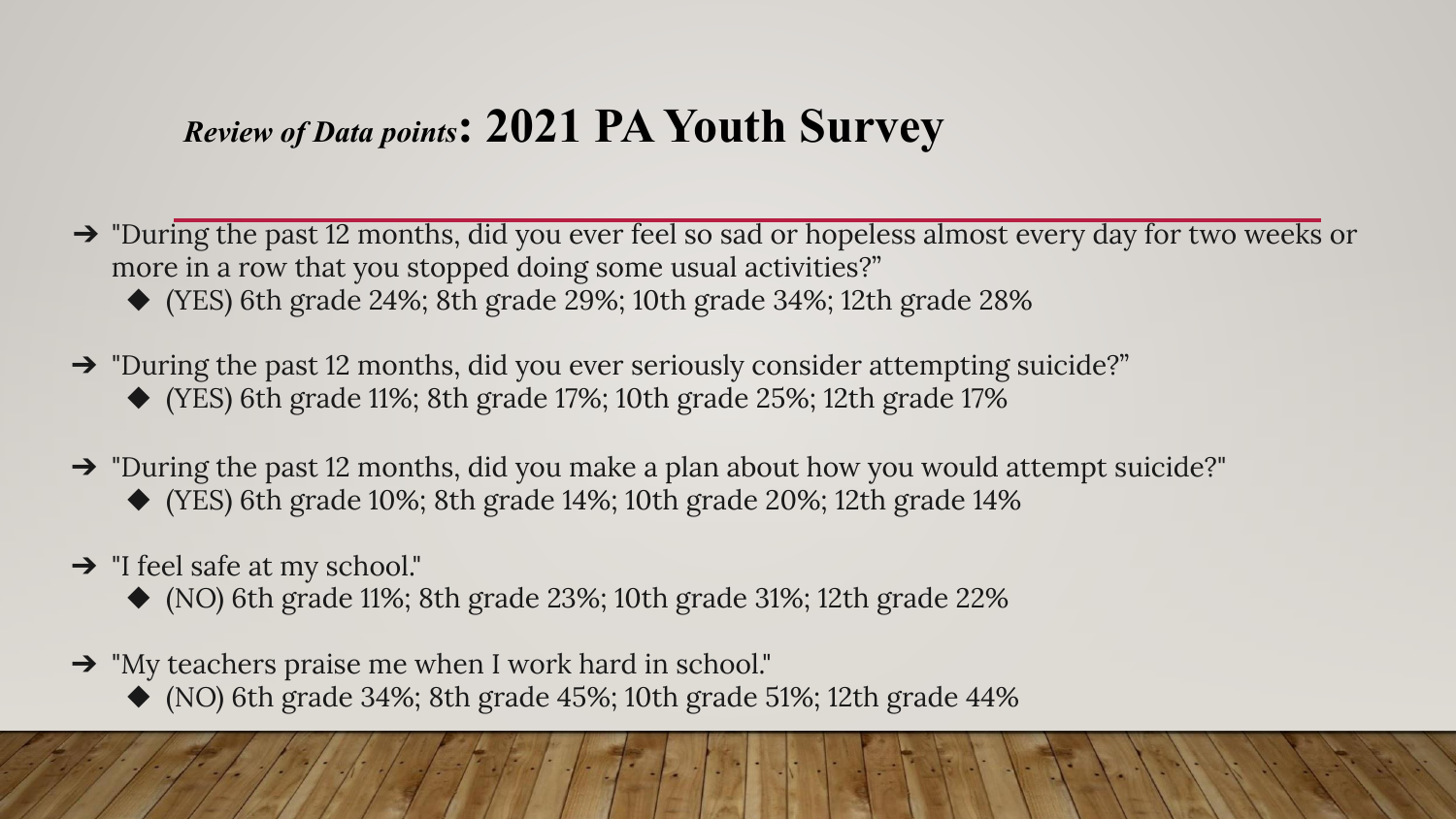# **Prioritizing Concerns**

- **• Student** Mental Health, Academic Progress
- **• Staff** Well-Being, Instructional Supports
- **• Academic Program** PD/Training, Curriculum/Scope & Sequence/Primary resources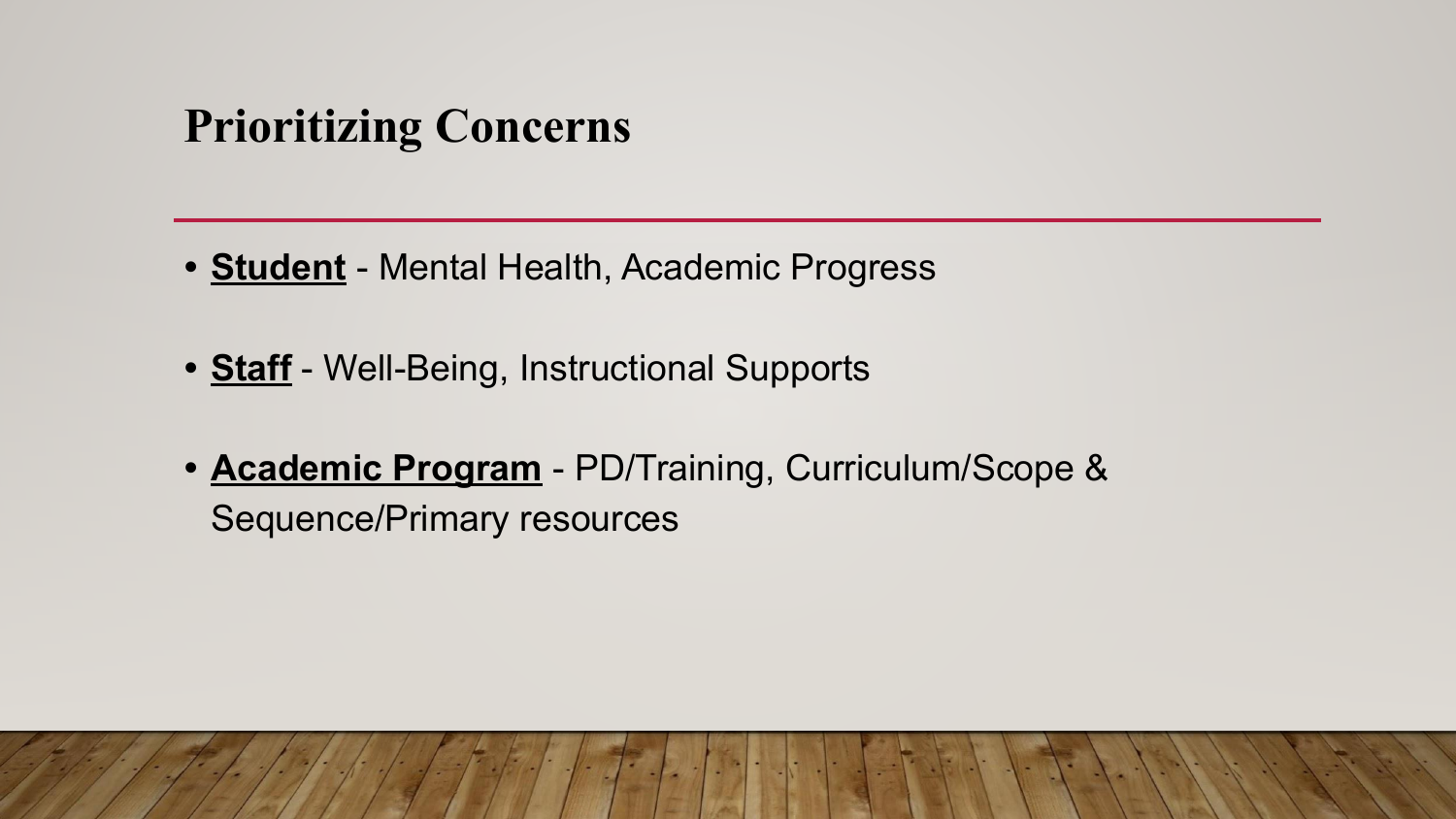# **Prioritizing Concerns**: *Student*

**★ Creation of Mental Health Coordinator position (ESSER funded)** 

★ Improving Implementation of PBIS and Second Step Programing

★ Multiple Learning Loss recovery opportunities (ESSER funded)

★ Math & ELA - resources, intervention (in and out of regular school day)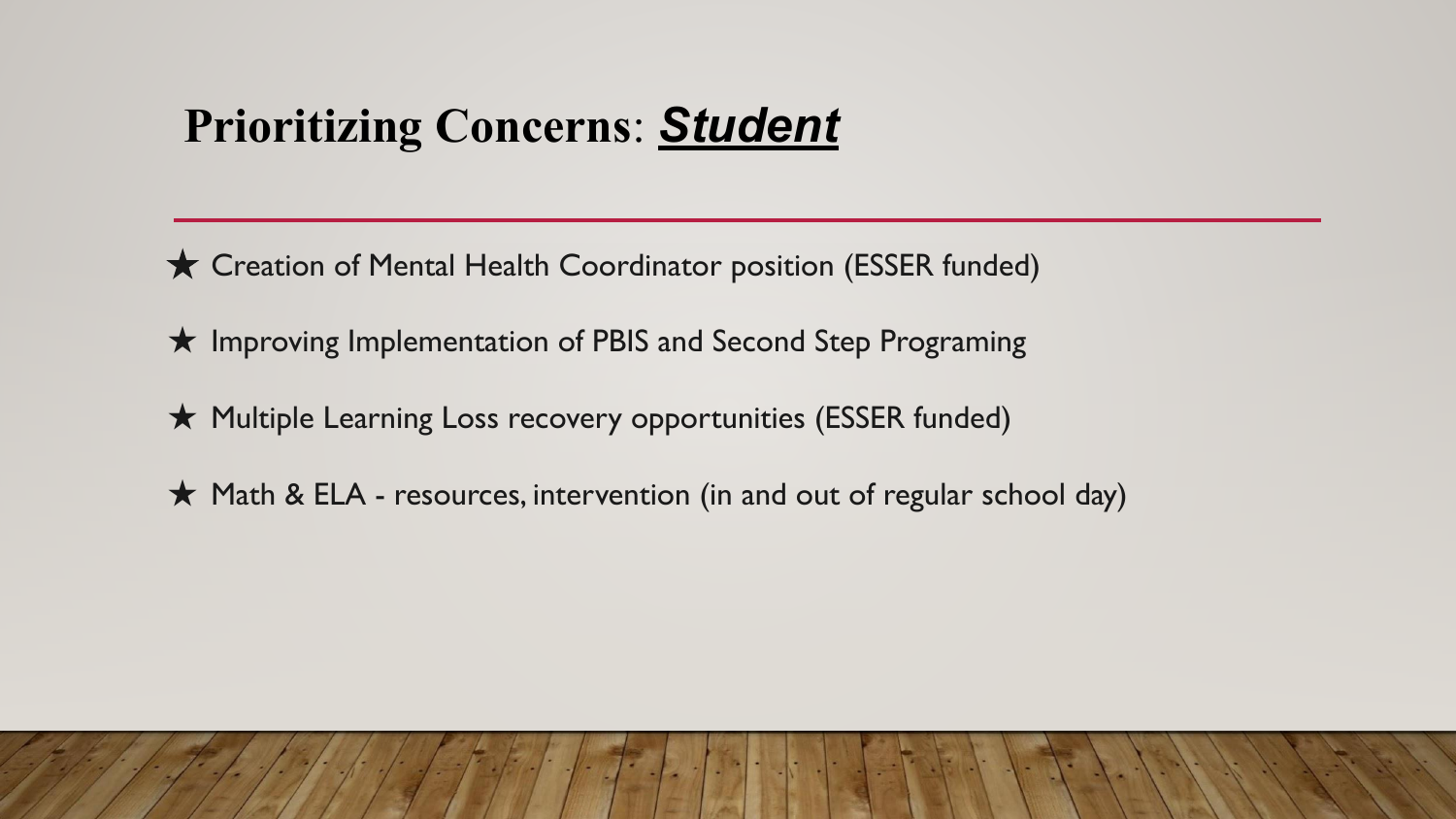# **Prioritizing Concerns**: *Staff*

★ Revitalizing district Wellness Committee

 $\star$  Increase open feedback forum opportunities

★ Professional Development 3 - 5 Year Planning

★ Common resource & assessment (development & implementation)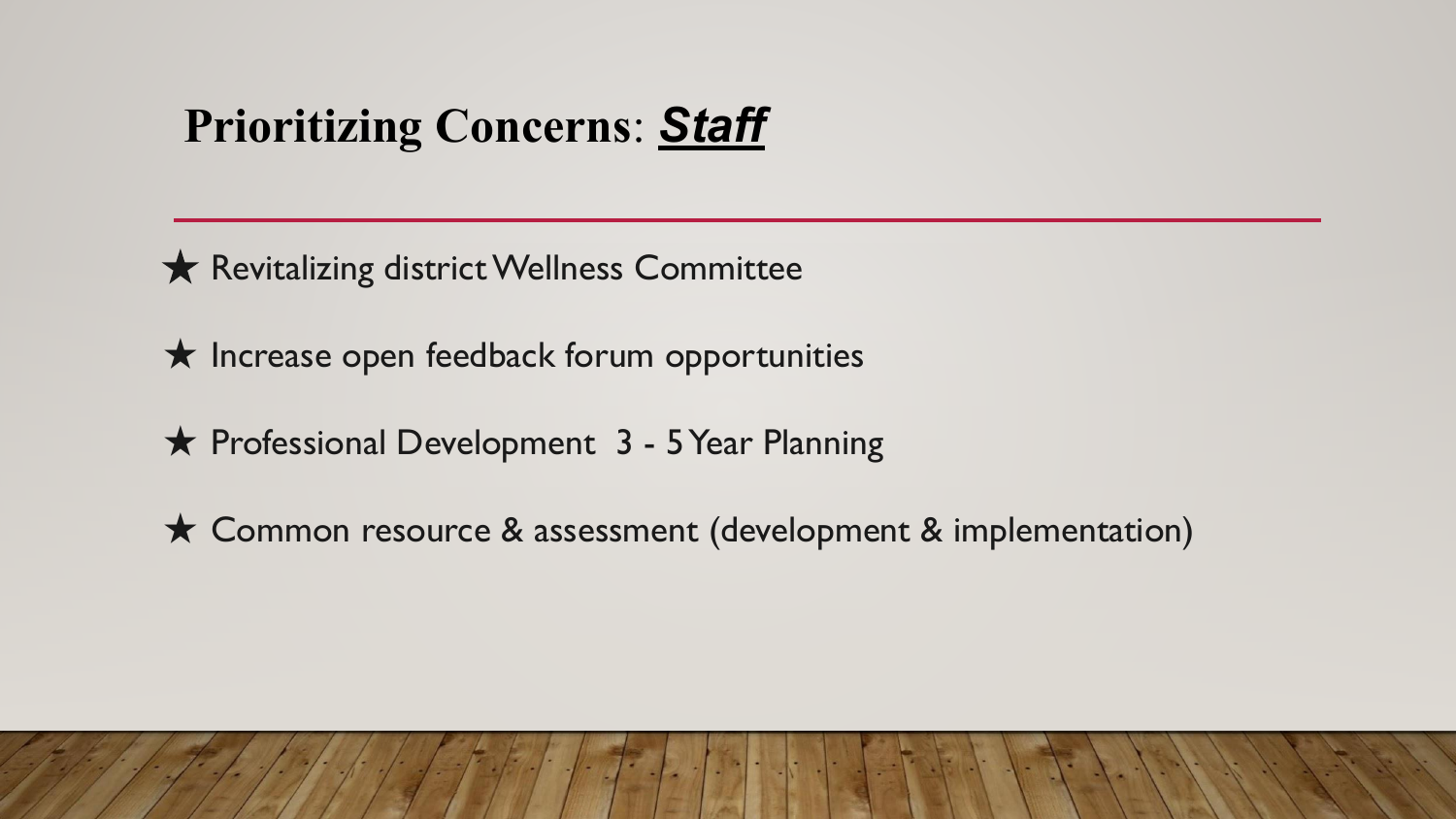# **Prioritizing Concerns**: *Academic Program*

★ Curriculum

★ Resources

★ Professional Development 3 - 5 year plan (IU 5, PaTTAN, other providers)

★ Closing Learning Gaps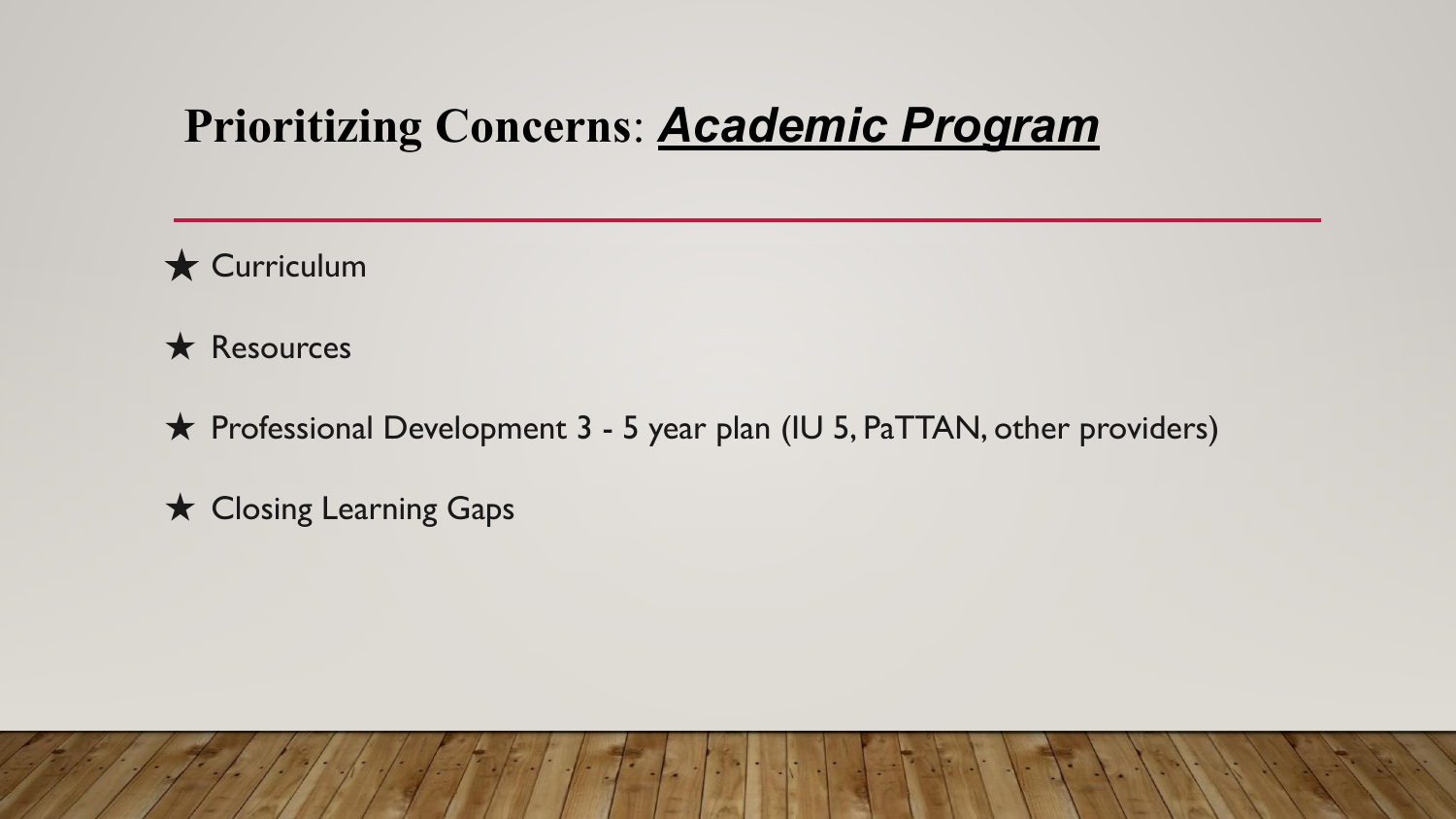# **21-22 Primary Resources & Programs of Study**

#### **→ Mathematics**

 $\blacklozenge$  K - 8

- ◆ Algebra 1, 2; Geometry
- ◆ Math Applications, Consumer Math
- **Advanced Math Courses**
- ➔ BCIT
	- ◆ Resources ◆ Curriculum Scope & Sequence

 $\rightarrow$  Health

 $\blacklozenge$  8<sup>th</sup> & 10<sup>th</sup> grade resource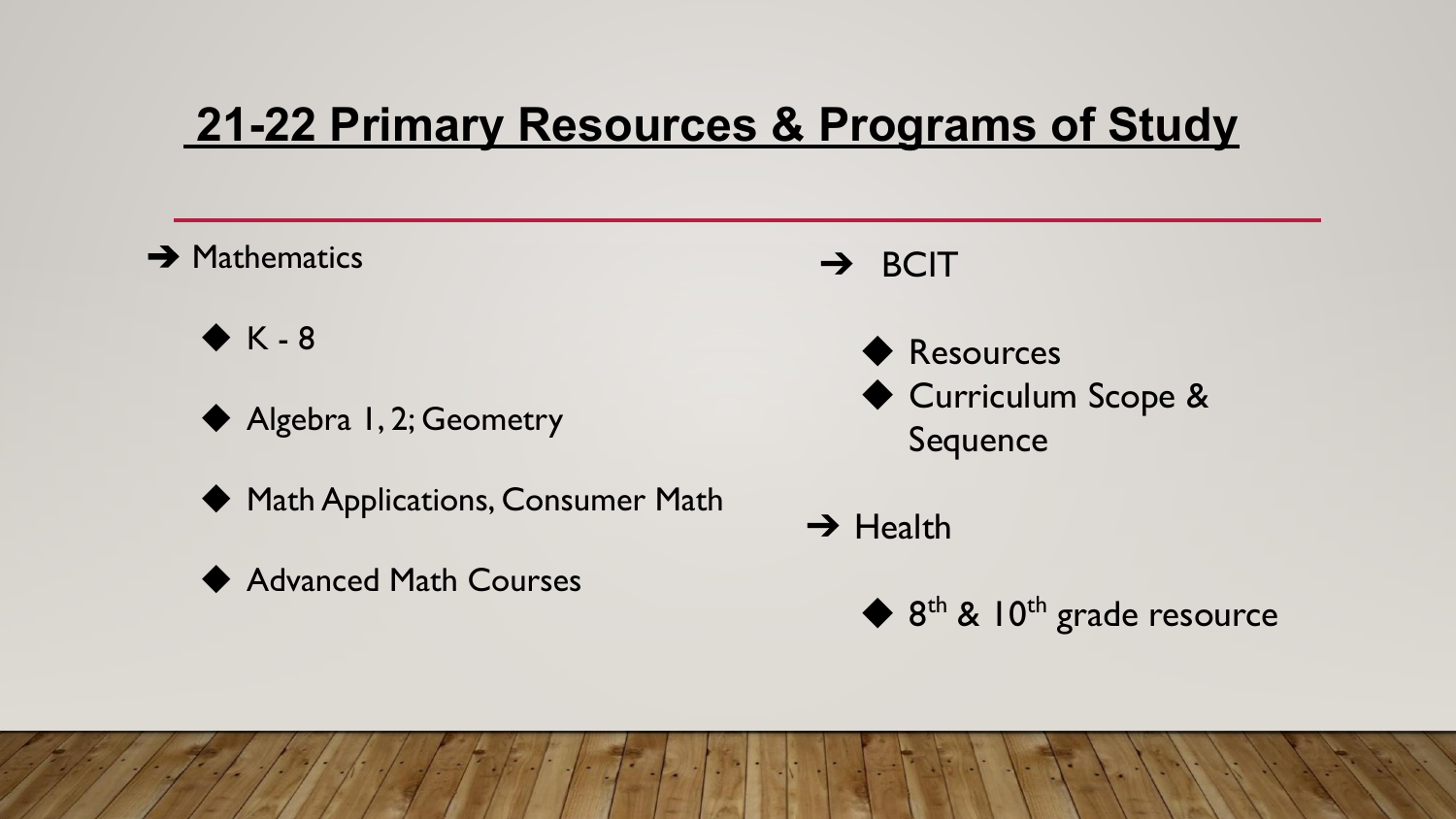#### **Resources:** Mathematics

- $\rightarrow$  Lead Up (9 months)
	- ◆ Summer 2021 Review of vetted resources
	- ◆ October 2021 Presentations 2 resources
	- ◆ Nov 2021 February 2022 Teacher rev/feedback Face-face/zoom/digital
	- ◆ February/March Into Math or Envision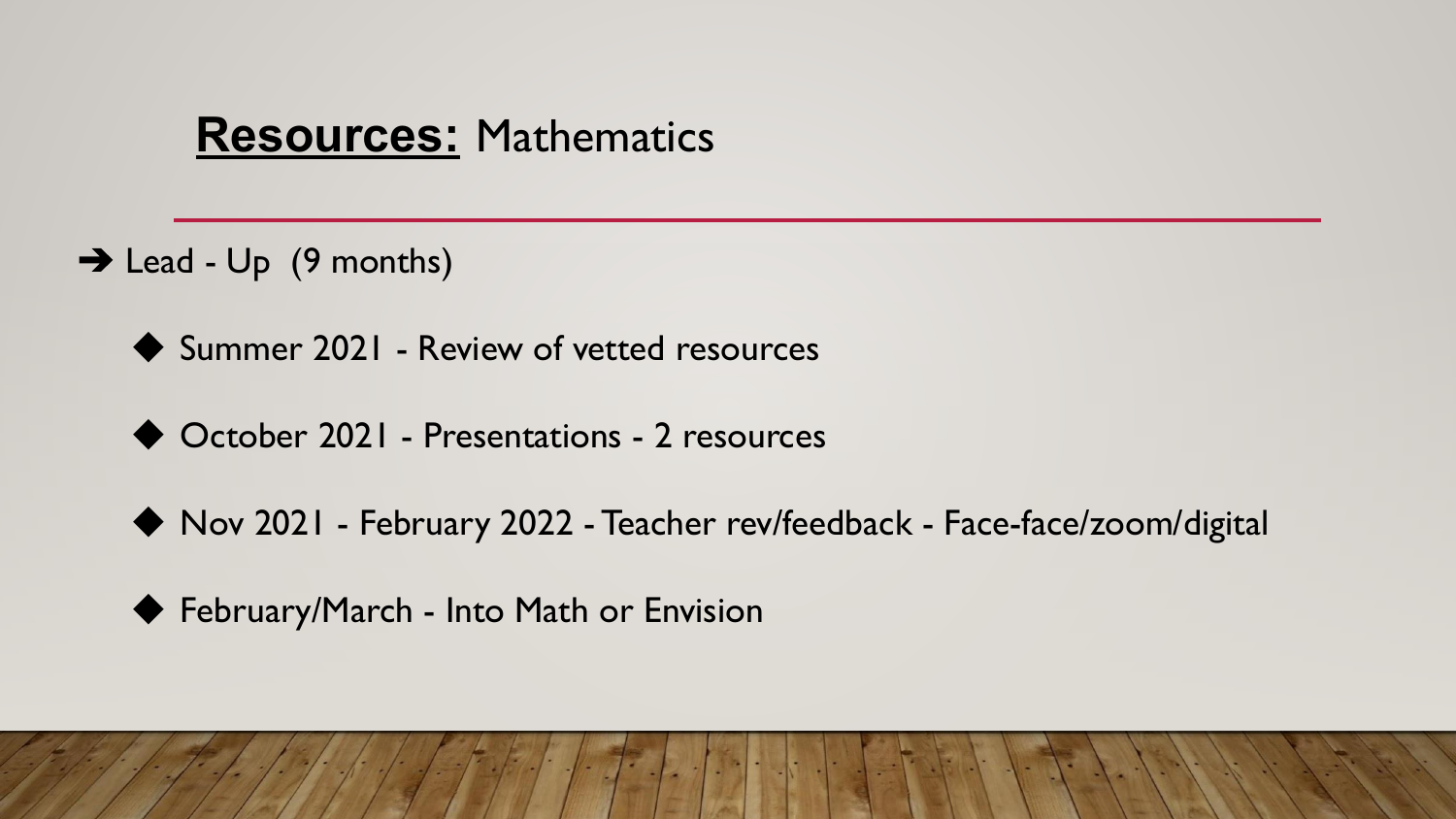#### **Resources:** Mathematics

- → Support (next 18 months)
	- ◆ Materials request
	- ◆ Technology systems training
	- ◆ Curriculum documentation

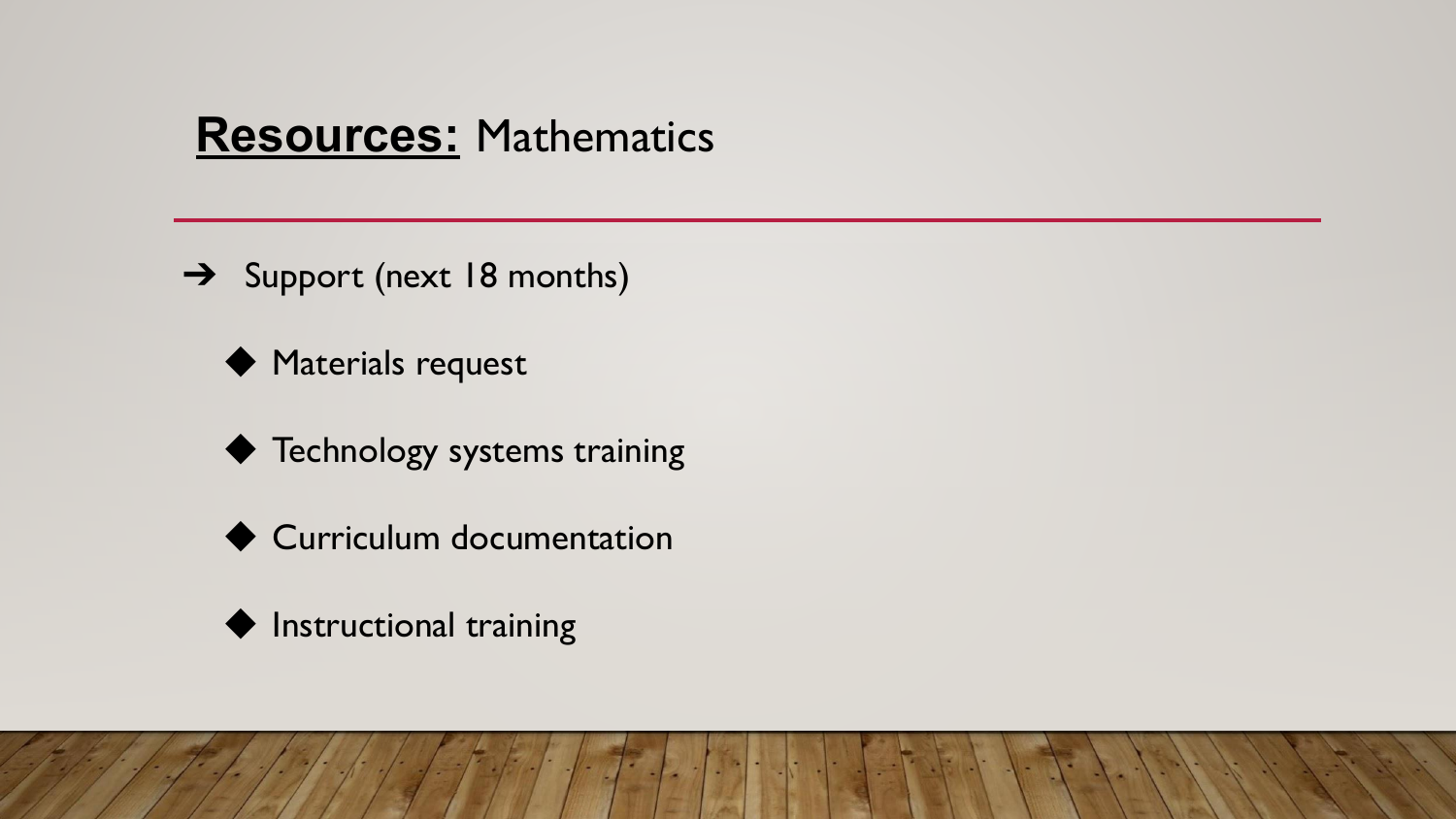# **Plan of Action(s): MARCH**

- ❖ Program of Study (Elem/Sec)
	- $\triangleright$  Math K-12

C,

- $\triangleright$  Technology (BCIT, Computers, Tech Ed) K-12
- ❖ Math textbooks and primary materials
- ❖ Technology classes/courses textbooks and primary materials
- ❖ After School Learning Loss & credit recovery  $\triangleright$  (T/W/Th 3:00pm - 4:30pm)
- ❖ Create and hire a Mental Health Coordinator
- ❖ Hire additional 2 LTS  $\triangleright$  (6 LTS in total)
- ❖ Increase substitute teacher wages (1-45 / 46-89 / 90+)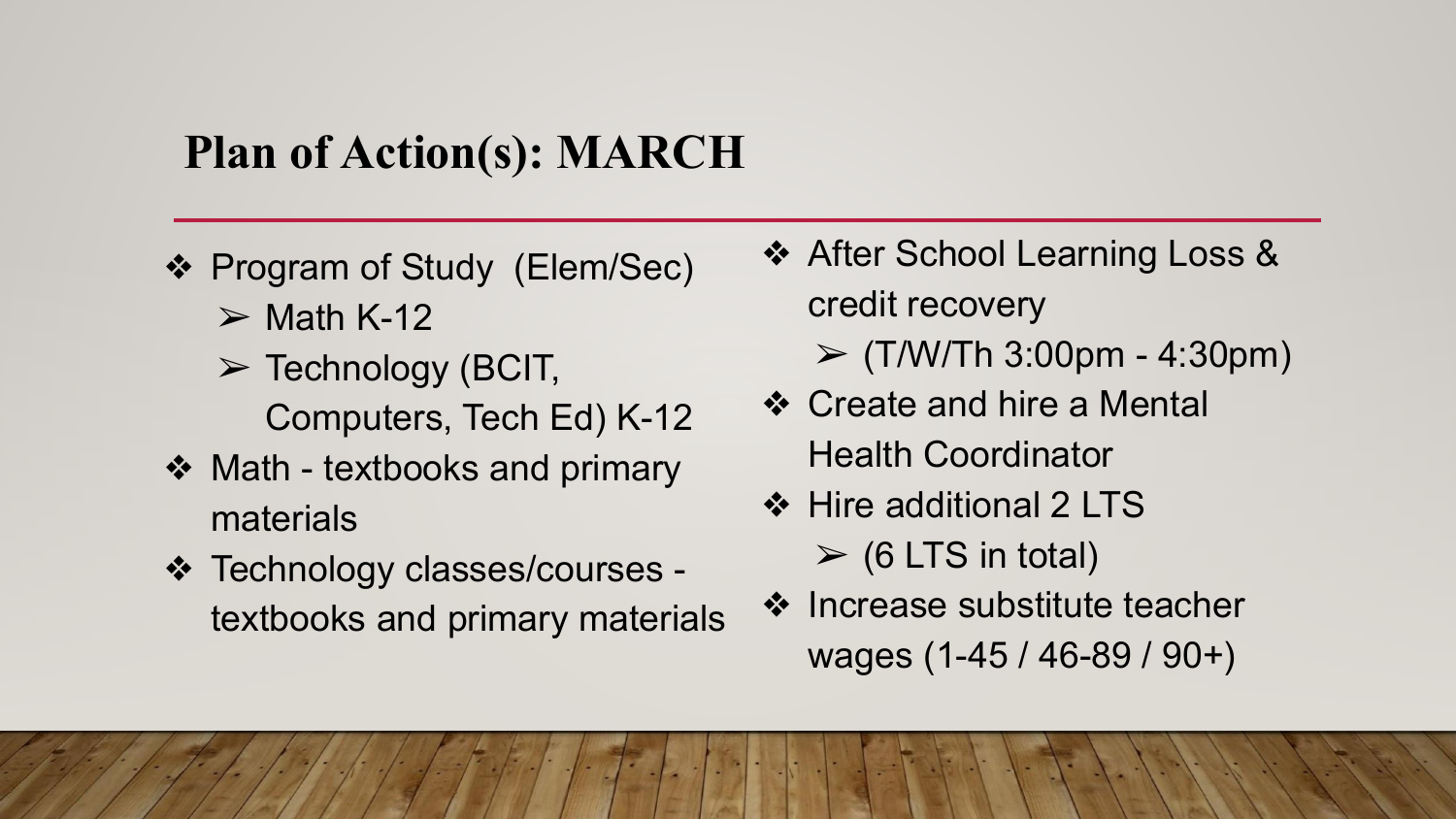# **Plan of Action(s): APRIL - MAY**

- ❖ Health textbooks and primary materials
- ❖ Continue After School Learning Loss Program
- ❖ Plan Summer 2022 Learning Loss Program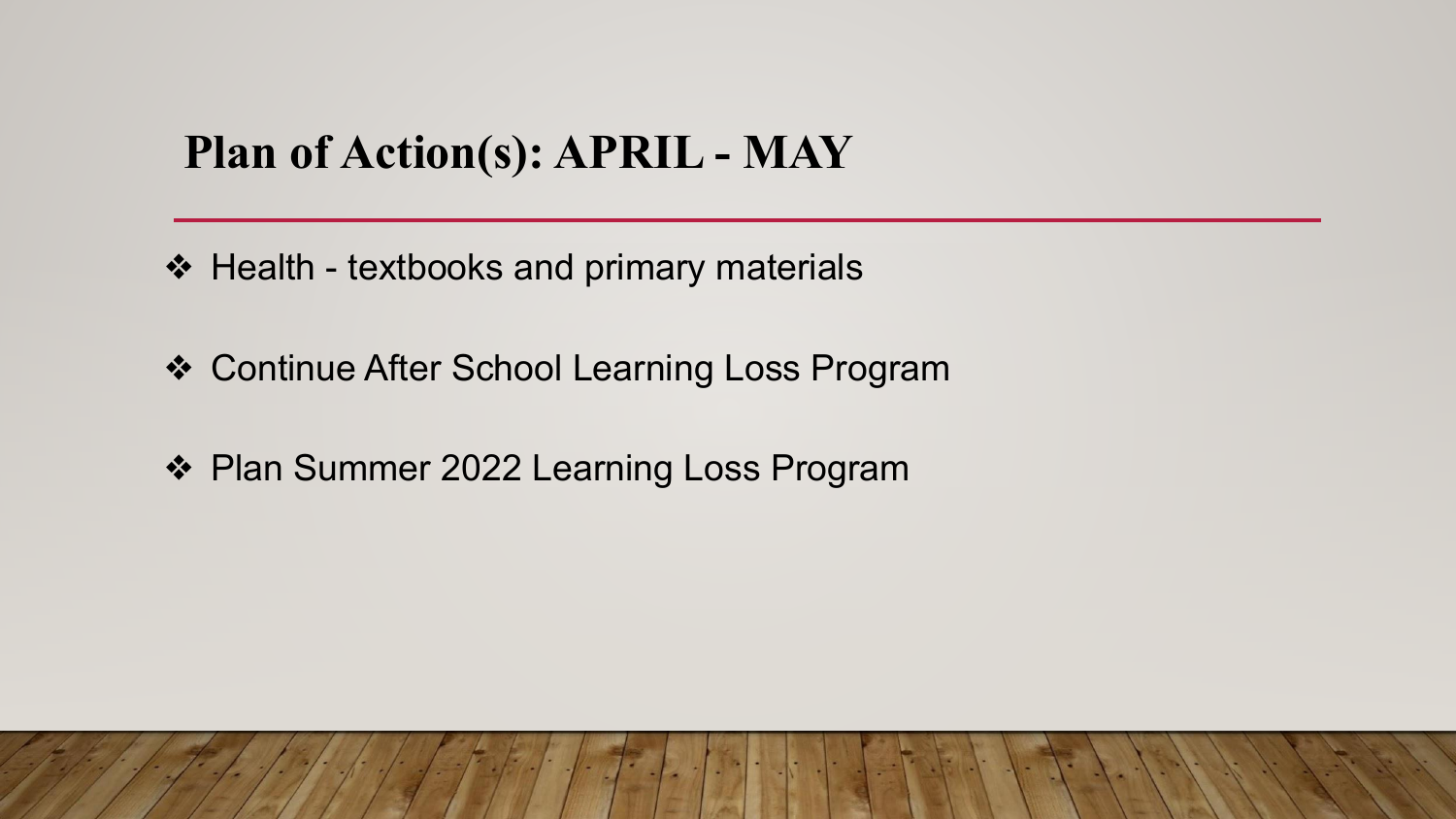# **Plan of Action(s): JUNE**

#### ❖ **ESY**

i<br>J

 $\geq$  June 21 - July 28 ■ (T/W/Th 8:00am - 11:00am)

#### ❖ **Trainings (paid)**

- $>$  YMHFA
- $\triangleright$  READ/MATH 180
- ➢ Teachers College
- ❖ **Curriculum** 
	- **Sessions (paid)**
		- $>$  Math K-12
		- $\triangleright$  Bus/Tech K-12
		- $\triangleright$  Health 8 & 10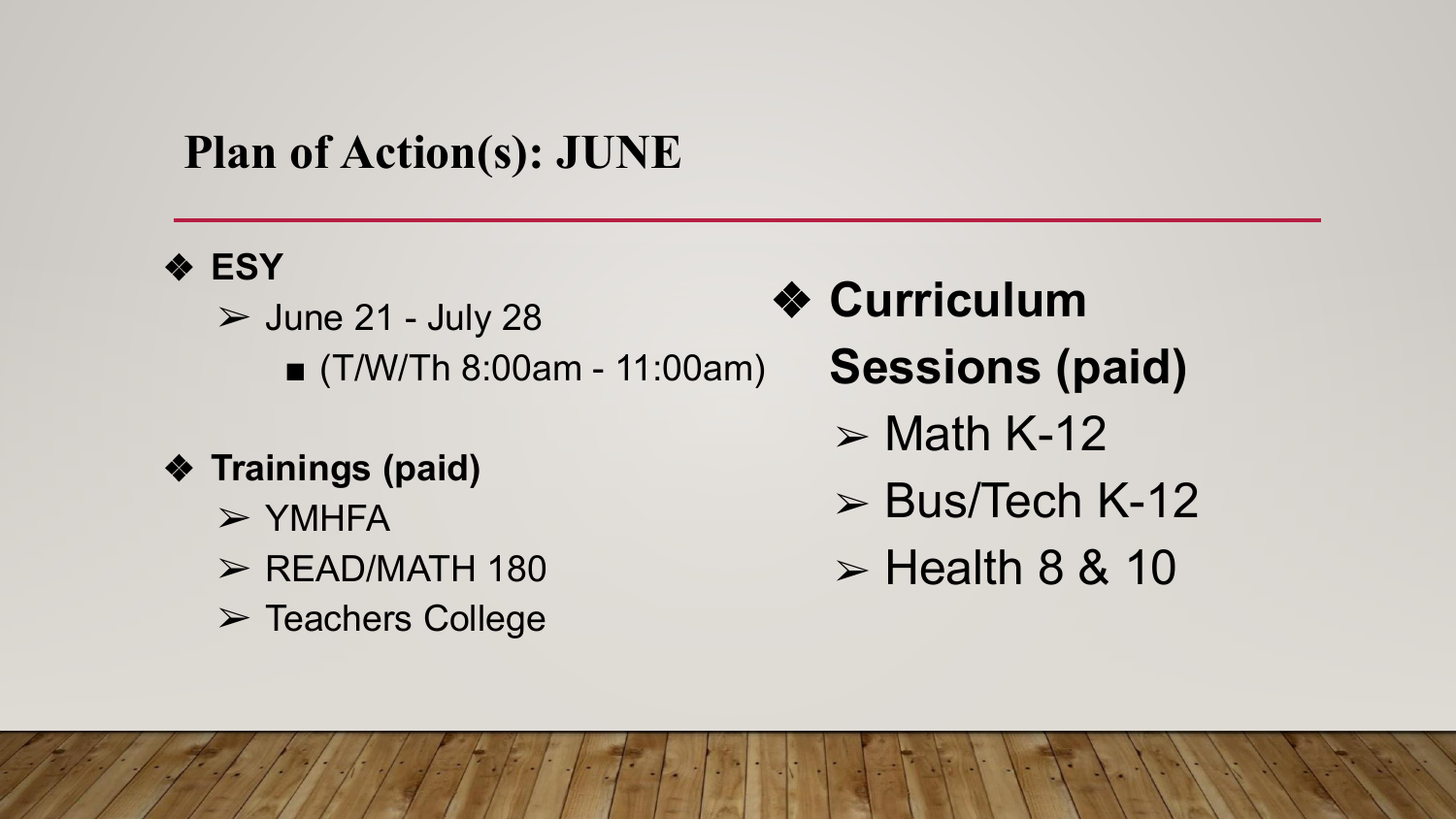#### **Plan of Action(s): JULY**

- ❖ **Robust Summer programs** (Cambridge Springs) Term 2
	- $\triangleright$  July 5 Aug 11 (T/W/Th)
		- 8:00 am noon
	- $\triangleright$  K-8 Skill- Based

 $\overline{1}$ 

- $\ge$  9-12 Credit Recovery
- $\triangleright$  Includes food, transportation and mental health options (if needed)
- ❖ **Scope & Sequence (paid)**
	- $\triangleright$  Math K-12
	- $\triangleright$  ELA K-12
	- $\triangleright$  Technology K-12
- ❖ **Training (paid)**
	- $>$  YMHFA
	- $\triangleright$  PBIS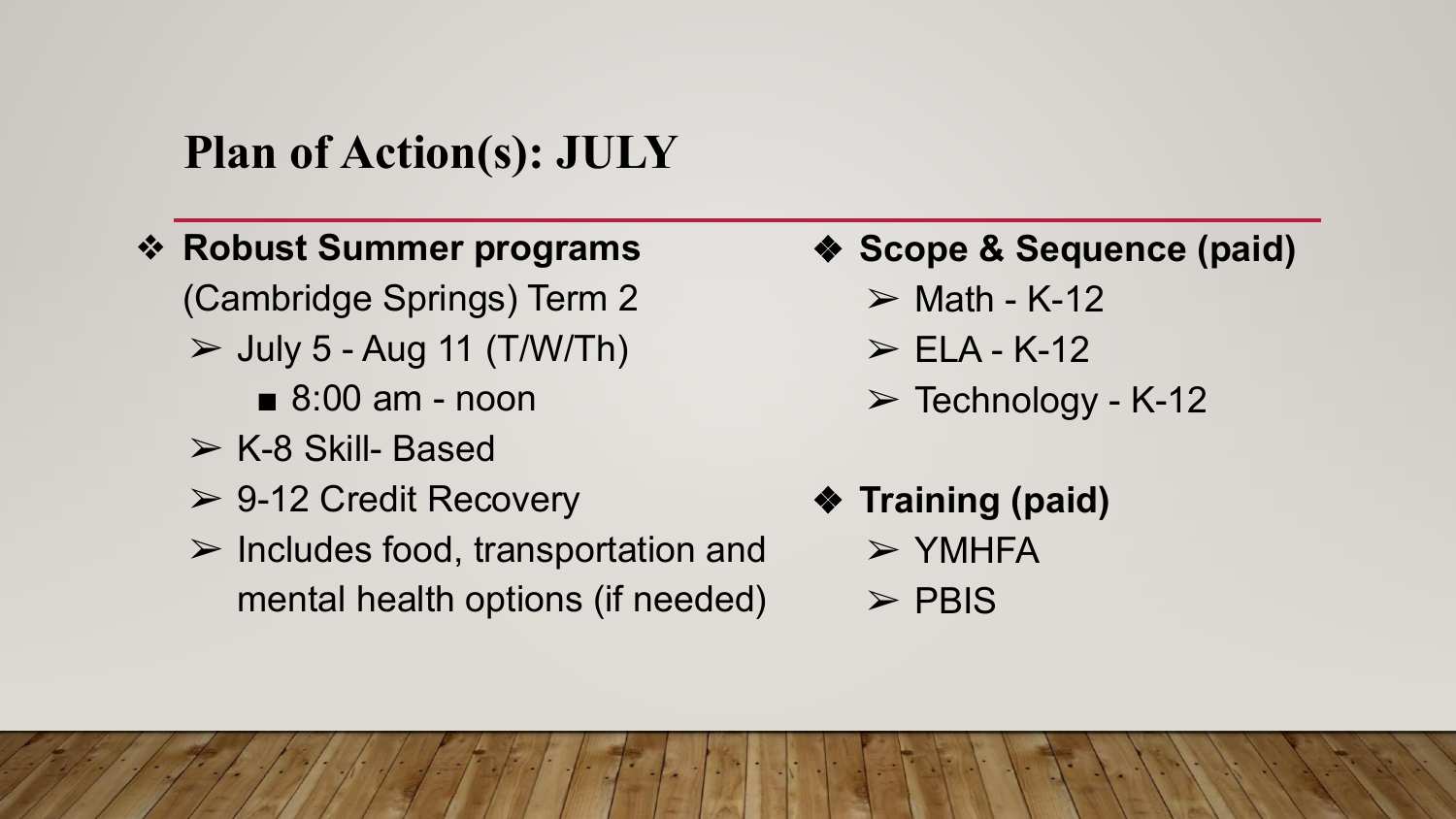#### **Plan of Action(s): AUGUST (prior to 22-23 SY)**

- ❖ **Training** (paid)
	- $\triangleright$  Math K-12  $\triangleright$  Technology K-12
	- $>$  YMHFA
	- $\triangleright$  Orton-Gillingham

➢ ACES (Adverse Childhood Experiences) ➢ CPI & UKERU de-escalation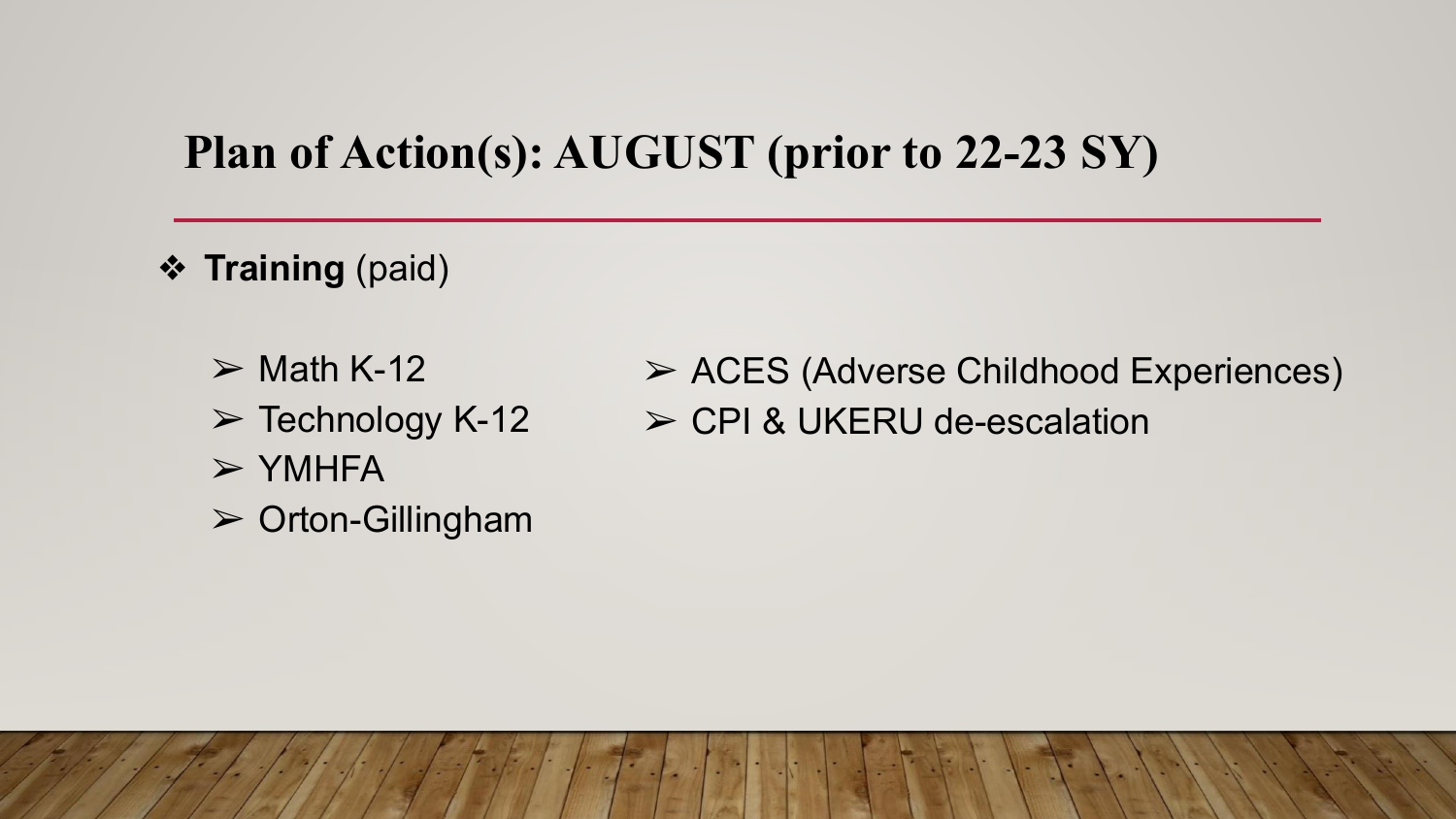# **Plan of Action(s): SEPTEMBER - JANUARY**

- ❖ Expand Secondary Therapeutic Classroom seats grades (7-12, CSHS)
- ❖ Mental Health Coordinator (ESSERs III)
	- $\triangleright$  eSAP/SAP case support
	- $\triangleright$  Additional groups (skills streaming, check and connect)
	- $\triangleright$  Staff training
- ❖ Trauma-Based Therapy outside provider (during the school day)
- ❖ Tier II Need-Based Therapy outside provider (during the school day) (Title IV)
- ❖ Title I coach Districtwide (1) (Title I)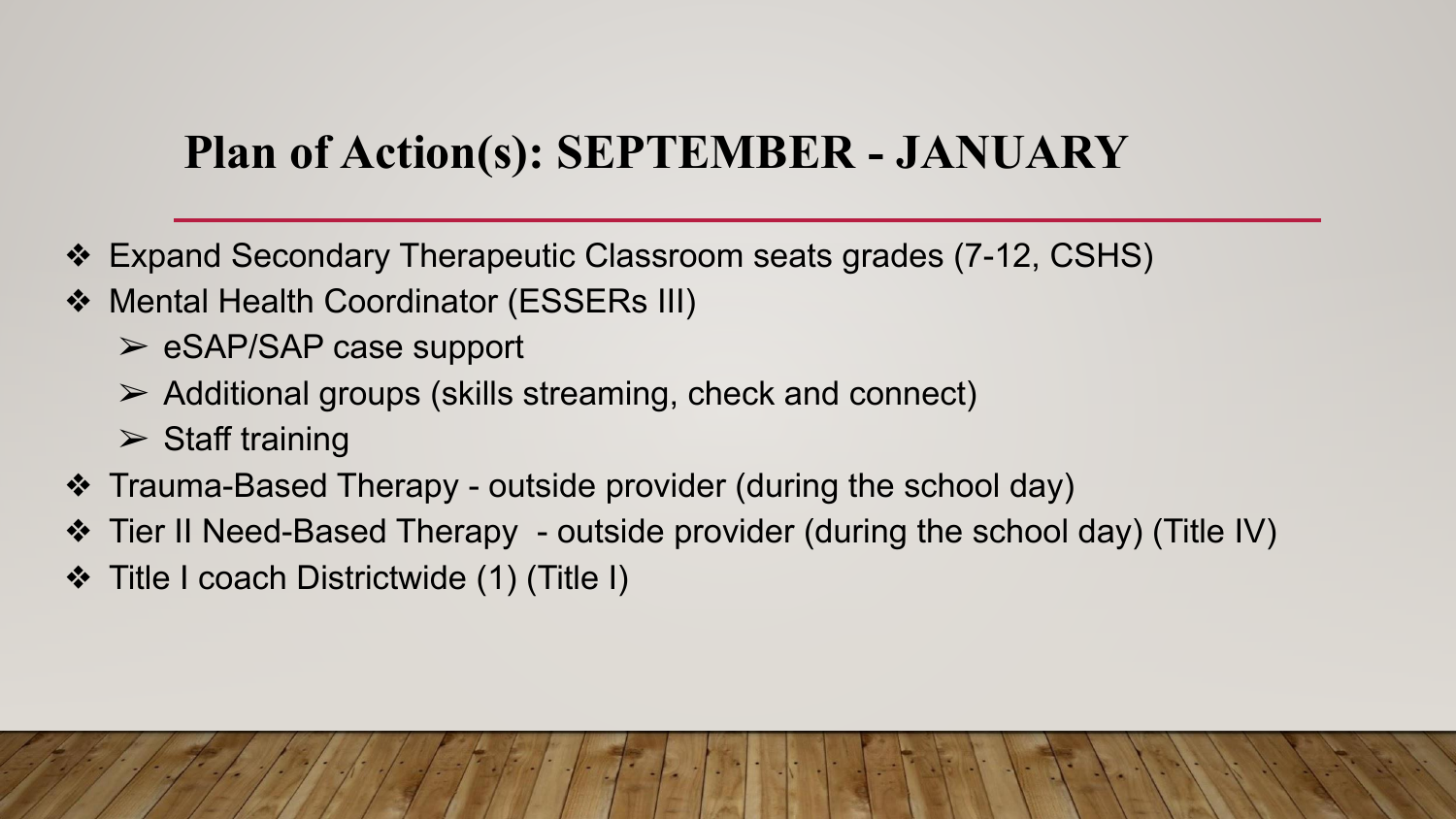# **Plan of Action(s): SEPTEMBER - JANUARY**

- ❖ Oct. In-Service Days Teachers College, mental health, data analysis, etc…
- ❖ After School Learning Loss and credit recovery Term 3 (T/W/Th 3:00-4:30pm)
- ❖ ARP ESSERs COVID positions 2 years
	- ➢ Secondary Intervention Specialist (3 positions)
		- Math/Read 180 & RENEW
		- PDE certification: Math 7-12, English 7-12, Social Studies 7-12, Science 7-12, or similar